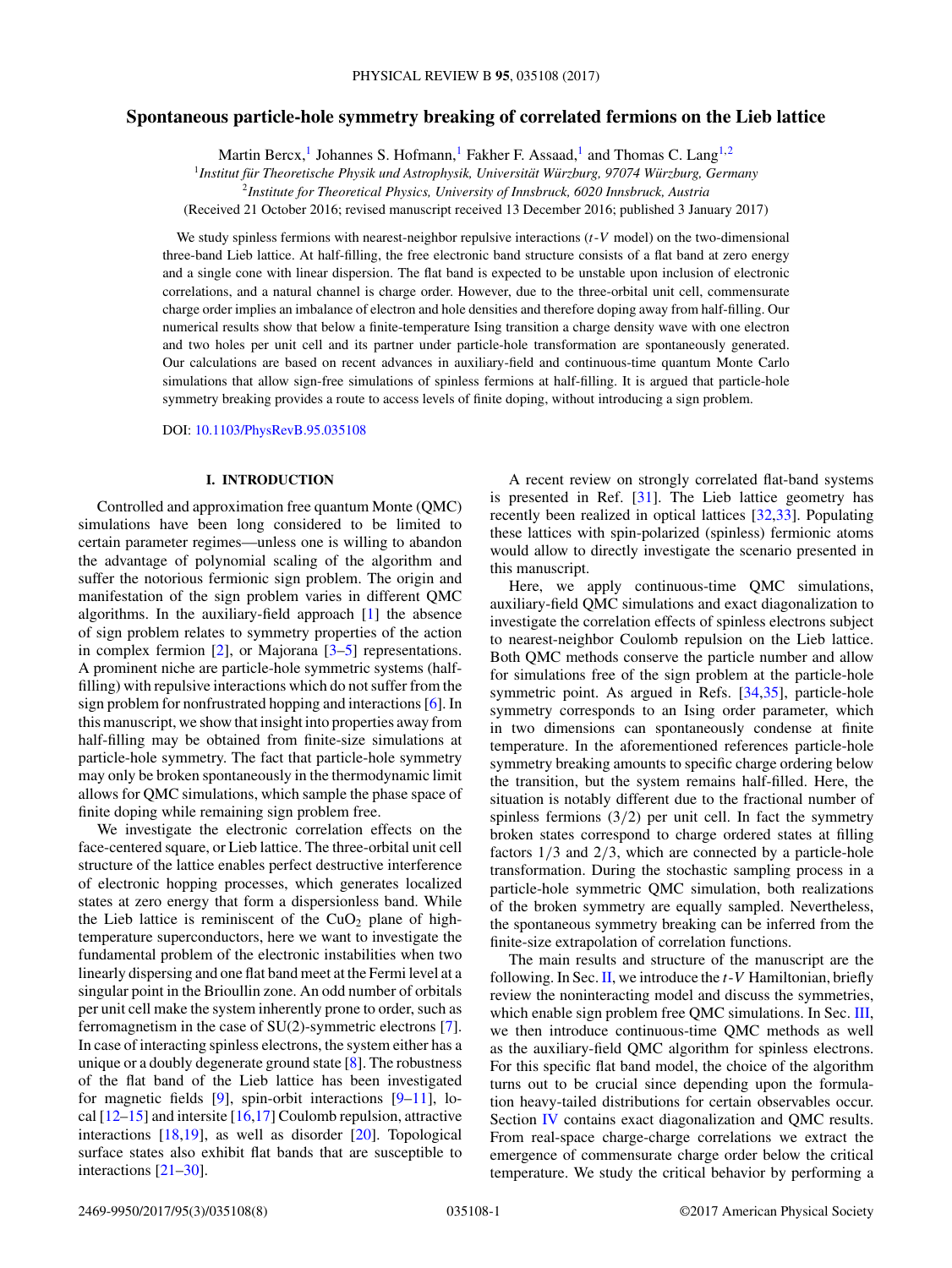<span id="page-1-0"></span>

FIG. 1. The bipartite lattice structure of the Lieb lattice (a) with the three orbitals *A, B*, and *C* per unit cell indicated in gray and the dispersion of the noninteracting system (b) which features a single linearly dispersing cone at the corner of the Brillouin zone.

finite-size scaling analysis of the order parameter and show that the phase transition belongs to the two-dimensional Ising universality class. We also discuss the single-particle spectral function. In Sec. [V,](#page-6-0) we conclude and discuss possible implications of our result, in particular the possibility of using spontaneous particle-hole symmetry breaking to access finite doping without introducing a sign problem.

#### **II. MODEL AND SYMMETRIES**

We study spinless fermions on a two-dimensional Lieb lattice [cf. Fig. 1(a)] interacting via a nearest-neighbor Coulomb repulsion described by  $\mathcal{H}_0 + \mathcal{H}_V$ , with

$$
\mathcal{H}_0 = -t \sum_{\langle \mathbf{i}, \mathbf{j} \rangle} (c_{\mathbf{i}}^\dagger c_{\mathbf{j}} + \text{H.c.}),\tag{1}
$$

$$
\mathcal{H}_V = V \sum_{\langle \mathbf{i}, \mathbf{j} \rangle} \left( n_{\mathbf{i}} - \frac{1}{2} \right) \left( n_{\mathbf{j}} - \frac{1}{2} \right) \tag{2}
$$

$$
= -\frac{V}{2} \sum_{(i,j)} \left[ (c_i^{\dagger} c_j + \text{H.c.})^2 - \frac{1}{2} \right],
$$
 (3)

where  $c_i^{\dagger}$  creates a spinless electron on lattice site **i**, t denotes the hopping amplitude and *V* the interaction strength. The Fourier transformation of the noninteracting part of the Hamiltonian to momentum space generates  $\mathcal{H}_0 = \sum_{\mathbf{k}} \Psi_{\mathbf{k}}^{\dagger} \mathbf{H}(\mathbf{k}) \Psi_{\mathbf{k}}$ with  $\Psi_{\mathbf{k}}^{\dagger} = (c_{A\mathbf{k}}^{\dagger}, c_{B\mathbf{k}}^{\dagger}, c_{C\mathbf{k}}^{\dagger})$  and expanding it to leading order around the **M** point at  $(\pi, \pi)$  gives

$$
\mathbf{H}(\mathbf{M} + \mathbf{q}) = -t(q_x \mathbf{S}_x + q_y \mathbf{S}_y) + \mathcal{O}(q^2).
$$
 (4)

Here, the **S** matrices are the spin  $S = 1$  representation of the SU(2) Lie algebra [\[9,36,37\]](#page-7-0). The eigenvalues are given by  $\{0, \pm |\mathbf{q}|\}$  such that the Hamiltonian hosts a zero energy flat band and two linear dispersing modes as it is typical for a spin-1 cone [\[36\]](#page-7-0). The spectrum for the whole Brillouin zone is depicted in Fig. 1(b).

The zero energy mode is not a coincidence, but rather a consequence of the particle-hole symmetry in Eq. (1) with the corresponding transformation

$$
c_{\mathbf{i}}^{\dagger} \rightarrow \begin{cases} -c_{\mathbf{i}}, & \mathbf{i} \in \text{sublattice } A, \\ c_{\mathbf{i}}, & \mathbf{i} \in \text{sublattice } B, C. \end{cases} \tag{5}
$$

It guarantees that every eigenvalue comes as  $a \pm \omega$  pair, hence there has to be a zero energy mode for an odd number of degrees of freedom within one unit cell.

The system's particle-hole symmetry combined with the global U(1) symmetry (charge conservation) generates a O(2) symmetry in a suitably chosen Majorana basis, as we will show below: Recasting the interaction term [Eq. (2)] as a square of the hopping term  $[Eq. (3)]$  allows us to perform a Hubbard-Stratonovich transformation, which explicitly makes use of the O(2) symmetry and thereby enables a sign problem free formulation of the auxiliary-field QMC algorithm presented in Sec. [III B.](#page-2-0) To show the invariance of the Hamiltonian, we first diagonalize the unitary part of the above particlehole transformation by introducing the operators  $d_i = ic_i$  on sublattice *A* and  $d$ **j** =  $c$ **j** on sublattices *B* and *C*. Secondly, we define the Majorana operators *γ***<sup>i</sup>** and *η***<sup>i</sup>** as follows:

$$
d_{\mathbf{i}} = (\gamma_{\mathbf{i}} + i\eta_{\mathbf{i}})/2, \quad d_{\mathbf{i}}^{\dagger} = (\gamma_{\mathbf{i}} - i\eta_{\mathbf{i}})/2.
$$
 (6)

The fermion commutation relation,  $\{c_i, c_j^{\dagger}\} = \delta_{ij}$ , fixes the Majorana commutation relations to  $\{\gamma_i, \gamma_j\} = \{\eta_i, \eta_j\} = 2\delta_{ij}$ and  $\{\gamma_i, \eta_i\} = 0$ . The bond density can then be expressed in terms of the Majorana fermions

$$
c_i^{\dagger} c_j + c_j^{\dagger} c_i = \mathrm{i} (d_i^{\dagger} d_j - d_j^{\dagger} d_i) = \frac{\mathrm{i}}{2} (\gamma \gamma_j + \eta_i \eta_j), \qquad (7)
$$

which is invariant under  $O(2)$  transformations of the Majorana basis.

The rotation group  $O(2)$  consists of rotations and reflections represented by the rank two matrices  $\mathbf{R}(\theta)$  and **P**, respectively. The bond densities in the Majorana representation in Eq. (7) and consequently the Hamiltonians of Eqs. (1) and (3) are invariant under the O(2) transformations  $\mathbf{R}(\theta) \otimes \mathbf{1}$  and  $\mathbf{P} \otimes \mathbf{1}$ acting globally on all sites. The group of special rotations SO(2) constitutes a subgroup of O(2) and is itself isomorphic to the circle group  $U(1)$ . Therefore the  $SO(2)$  invariance of the Hamiltonian when expressed with Majorana fermions [Eq. (7)] is equivalent to the  $U(1)$  charge conserving symmetry.

Now we show that the discrete reflections, that are part of O(2), correspond to the particle-hole transformation in the fermion language. Let us represent the reflection **P** by

$$
\mathbf{P} = \begin{pmatrix} 1 & 0 \\ 0 & -1 \end{pmatrix}, \quad \text{such that} \quad \mathbf{P} \begin{pmatrix} \gamma \\ \eta \end{pmatrix} = \begin{pmatrix} \gamma \\ -\eta \end{pmatrix}. \tag{8}
$$

From Eq. (6) one can see that **P** swaps creation and annihilation operators. Consequently, the Majorana reflection **P** corresponds to the aforementioned particle-hole transformation for fermions on bipartite lattices.

# **III. QMC METHODS**

The many-fermion problem defined by the Hamiltonians of Eqs.  $(1)$ – $(3)$  can be solved in many ways, without formally encountering a sign problem. The absence of the sign problem is a necessary, but not a sufficient condition for polynomial scaling of the computational effort. Below we will show that a method of choice such as the continuous-time QMC algorithm in the interaction expansion (CT-INT) [\[38,39\]](#page-7-0) shows fat-tailed distributions for some observables, rendering the central limit theorem inapplicable. To avoid this problem, we have used the auxiliary-field QMC method (AF-QMC) [\[1,40\]](#page-7-0) in the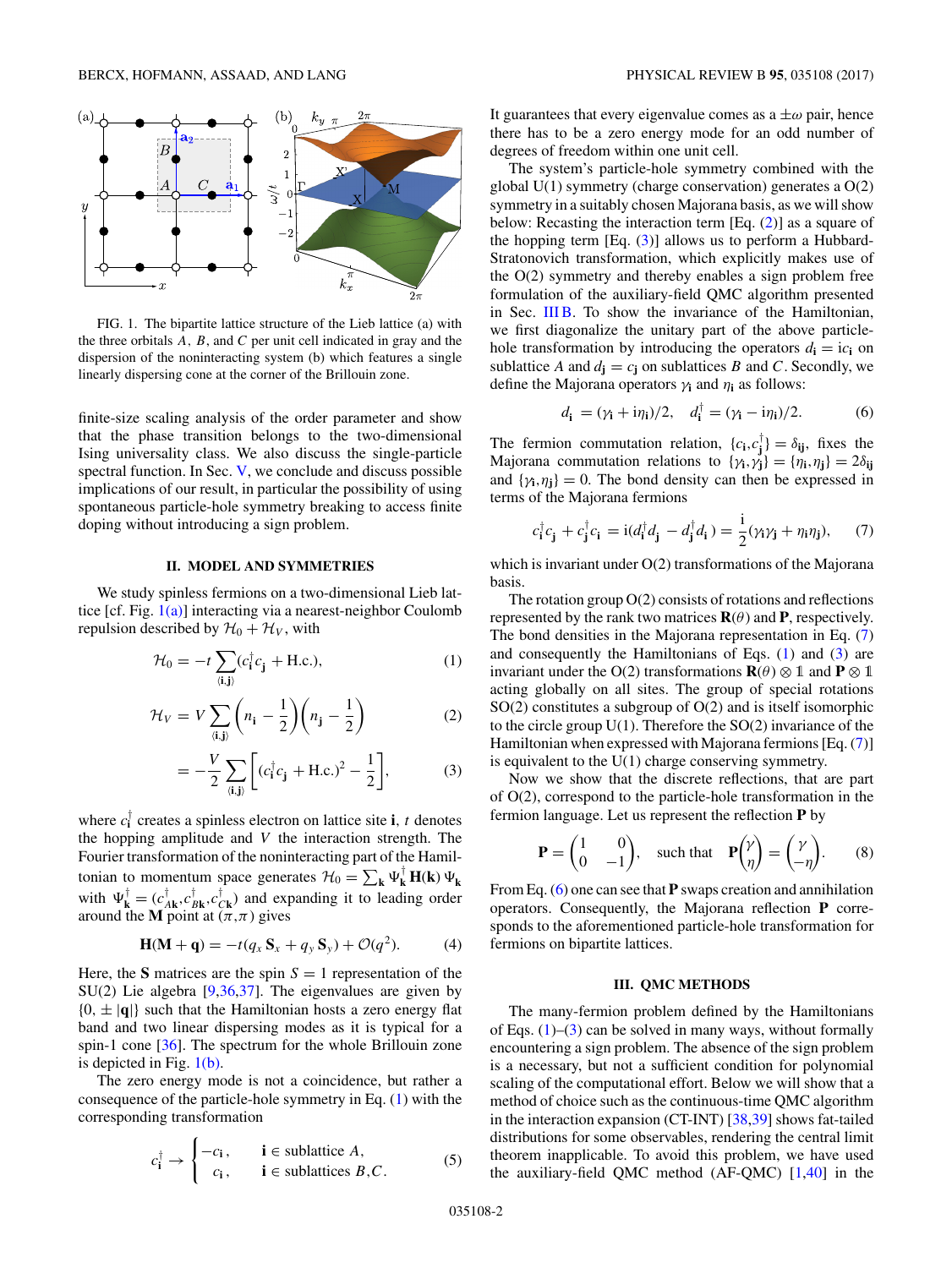<span id="page-2-0"></span>Majorana representation. In this section, we will first briefly introduce both methods, and then compare them. We finish on a note, suggesting that the continuous-time auxiliary-field algorithm (CT-AUX) [\[41\]](#page-7-0) may be the adequate continuoustime formulation for the problem.

# **A. Continuous-time QMC algorithm**

First, we focus on the CT-INT algorithm which stochastically samples the grand-canonical partition function *Z*. The formalism is action based where one distinguishes the Gaussian part  $S_0$  and the interaction part  $S_I$ 

$$
S_0 = -\sum_{\mathbf{i}, \mathbf{j}} \int \int_0^\beta d\tau \, d\tau' c_{\mathbf{i}, \tau}^\dagger G_0^{-1} (\mathbf{i} - \mathbf{j}, \tau - \tau') c_{\mathbf{j}, \tau'}, \qquad (9)
$$

$$
S_I = V \sum_{\langle \mathbf{i}, \mathbf{j} \rangle} \int_0^\beta d\tau \left( c_{\mathbf{i}, \tau}^\dagger c_{\mathbf{i}, \tau} - \frac{1}{2} \right) \left( c_{\mathbf{j}, \tau}^\dagger c_{\mathbf{j}, \tau} - \frac{1}{2} \right), \tag{10}
$$

such that the partition function may be written as the interaction expansion

$$
Z = \text{Tr}[e^{-\beta (H_0 + \mathcal{H}_V)}] = Z_0 \sum_{n} \frac{(-1)^n}{n!} \langle S_I^n \rangle_0, \qquad (11)
$$

where we defined  $\langle \dots \rangle_0 = Z_0^{-1} \int \mathcal{D}[c^\dagger, c][T \dots e^{-S_0}]$  and  $Z_0 = \text{Tr} [e^{-\beta \mathcal{H}_0}]$ . Since the expectation value in Eq. (11) is taken with respect to the noninteracting part, we can use Wick's theorem within each term of the Taylor series. In order to have a sign problem free simulation, the sign of the determinant for the given contribution has to cancel the alternating sign  $(-1)^n$ such that the overall value is strictly positive. In Ref.  $[42]$ , Huffman and Chandrasekharan have proven the absence of the sign problem for bipartite lattices with real hopping and repulsive density-density interactions both connecting sites of different sublattices only. Furthermore, the system has to be particle-hole symmetric which restricts the simulations to half-filling. The sign problem free CT-INT simulation is then based on sampling pairs of vertices, such that particle-hole symmetry is ensured for all Monte Carlo configurations. The  $t$ <sup>-</sup>*V* model [\(1\)](#page-1-0)–[\(3\)](#page-1-0) fulfills all requirements such that we can employ the CT-INT method.

### **B. Auxiliary-field QMC algorithm**

Secondly, we have implemented an AF-QMC algorithm, similar to Ref. [\[43\]](#page-7-0), but based on the recently presented Majorana QMC method [\[3\]](#page-7-0). Importantly, this method uses the manifestly O(2) symmetric Hubbard-Stratonovich decomposition, defined on a discretized imaginary-time axis with  $β = ΔτN<sub>τ</sub>$ :

$$
e^{-\Delta \tau V(n_i - \frac{1}{2})(n_j - \frac{1}{2})} = e^{\frac{\Delta \tau V}{2} [c_1^{\dagger} c_j + H.c.^{2} - \frac{1}{2}]}
$$
(12)  

$$
= \frac{1}{2} e^{-\frac{V \Delta \tau}{4}} \sum_{\sigma_{ij} = \pm 1} e^{-\lambda \sigma_{ij} (c_i^{\dagger} c_j + H.c.^{2})},
$$

where  $cosh(\lambda) = exp(V \Delta \tau/2)$ . In the following, we partition all nearest-neighbor bonds into  $N_b = 4$  groups:  $\mathcal{H}_0 + \mathcal{H}_V = \sum_{b=1}^{N_b} \mathcal{H}_0^{(b)} + \mathcal{H}_V^{(b)}$ . Within each group  $\mathcal{M}_b$  the bond terms  $(c_1^{\dagger} c_j + \text{H.c.})$  commute. The grand-canonical partition function can be written as

$$
Z = \text{Tr}[e^{-\beta(\mathcal{H}_0 + \mathcal{H}_V)}]
$$
  
\n
$$
= \text{Tr}\left[\prod_{l=1}^{N_{\tau}} e^{-\Delta \tau(\mathcal{H}_0 + \mathcal{H}_V)}\right]
$$
  
\n
$$
= \text{Tr}\left[\prod_{l=1}^{N_{\tau}} \prod_{b=1}^{N_b} e^{-\Delta \tau(\mathcal{H}_0^{(b)} + \mathcal{H}_V^{(b)})} \right] + \mathcal{O}(\Delta \tau^2)
$$
  
\n
$$
\propto \sum_{\{\sigma\}} \text{Tr}\prod_{l=1}^{N_{\tau}} \prod_{b=1}^{N_b} B_{l,l-1}^{(b)} + \mathcal{O}(\Delta \tau^2)
$$
(13)

$$
= \sum_{\{\sigma\}} \det \left[ 1 + \prod_{l=1}^{N_{\tau}} \prod_{b=1}^{N_b} \mathbf{B}_{l,l-1}^{(b)} \right] + \mathcal{O}(\Delta \tau^2), \qquad (14)
$$

where we use

$$
B_{l,l-1}^{(b)} = \prod_{\langle ij \rangle \in \mathcal{M}_b} e^{(\Delta \tau_l - \lambda \sigma_{ijl})(c_i^{\dagger} c_j + \text{H.c.})}, \qquad (15)
$$

and dropped a constant prefactor in Eq. (13) for simplicity. The sum  $\{\sigma\}$  extends over the auxiliary-field components  $\sigma_{ij}$  =  $\pm 1$  on the space-time lattice. We now derive the positivity of the determinants in the partition function in Eq.  $(14)$  of our implementation of the AF-QMC method: the partition function in the Majorana representation reads

$$
Z = \sum_{\{\sigma\}} \text{Tr} \prod_{l,b, \langle ij \rangle \in \mathcal{M}_b} e^{a_{ijl}(c_l^{\dagger} c_j + \text{H.c.})}
$$
  
= 
$$
\sum_{\{\sigma\}} \text{Tr} \prod_{l,b, \langle ij \rangle \in \mathcal{M}_b} e^{\frac{i}{2} a_{ij}(\gamma_l \gamma_l + \eta_l \eta_j)}
$$
  
= 
$$
\sum_{\{\sigma\}} \left( \text{Tr} \prod_{l,b, \langle ij \rangle \in \mathcal{M}_b} e^{\frac{i}{2} a_{ij}(\gamma_l \gamma_l)} \right)^2,
$$
 (16)

where  $a_{ij} = \Delta \tau t - \lambda \sigma_{ij}$ . The absence of negative sign problem amounts to showing that the trace is a real number. One will readily see this by reintroducing fermion operators. For  $\mathbf{i} \in A$  and  $\mathbf{j} \in B, C, \frac{1}{2}a_{\mathbf{i}\mathbf{j}\mathbf{i}}\gamma_{\mathbf{i}}\gamma_{\mathbf{j}} = \frac{1}{2}a_{\mathbf{i}\mathbf{j}\mathbf{i}}(c_{\mathbf{i}}^{\dagger} - c_{\mathbf{i}})(c_{\mathbf{j}}^{\dagger} + c_{\mathbf{j}}).$  Since  $a_{ijl} \in \mathbb{R}$ , the operator  $e^{\frac{i}{2}a_{ijl}\gamma_i\gamma_j}$  is real representable in real space such that the trace will be real. General considerations on how to avoid the sign problem within the Majorana representation can be found in Refs. [\[3–5,44\]](#page-7-0).

#### **C. Comparison of QMC methods**

The CT-INT method stochastically evaluates the series expansion for the grand-canonical partition function in Eq.  $(11)$ to all orders, and imaginary time can be treated as a continuous parameter. In the AF-QMC algorithm, the path in imaginary time is discretized with a finite resolution  $\Delta \tau$ , measured in units of inverse energy,  $[k_\text{B}T]^{-1}$  [see Eq. (14)]. The systematic error introduced by the discretization is a cutoff at higher and higher energies, as  $\Delta \tau \rightarrow 0$ . Therefore it is expected to leave in particular the low-energy physics invariant. For the AF-QMC simulations, we use  $\Delta \tau t = 0.1$  throughout the manuscript.

Interestingly, the different stochastic sampling procedures of the two methods can lead to markedly different distributions of observables. We observe that the tail of the distribution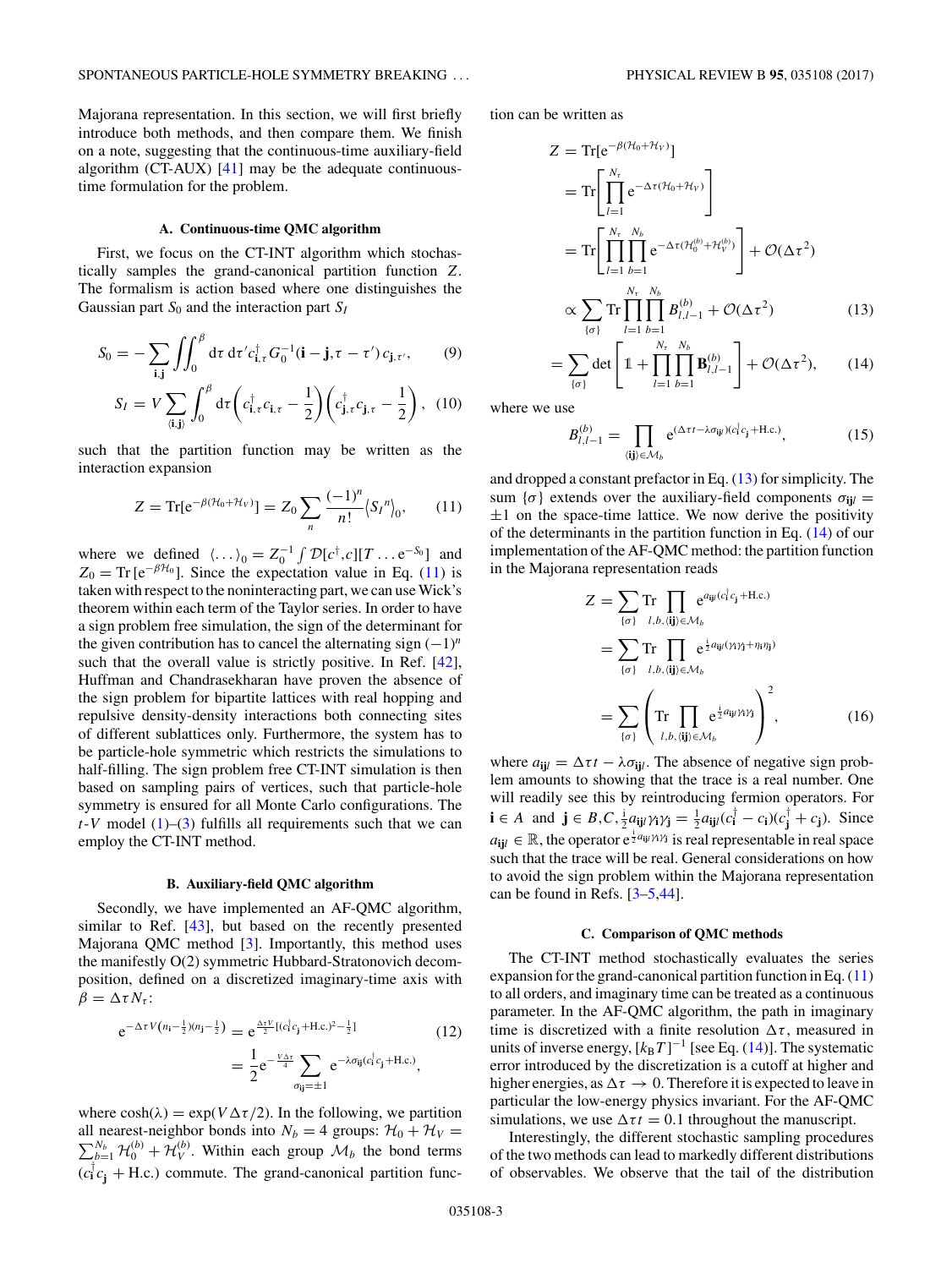<span id="page-3-0"></span>

FIG. 2. Distribution of the (squared) order parameter for unbinned data from AF-QMC and CT-INT simulations. The data from the CT-INT simulation show slowly decaying tails which renders the variance ill-defined.

generated by the CT-INT simulation is decaying considerably slower than it is the case for the AF-QMC simulation (see Fig. 2). As long as the distribution variance is well defined (less than infinite), the central limit theorem applies. The Monte Carlo time scale necessary to obtain a stable variance however becomes unfavorably large in CT-INT simulations, making the method computationally very expensive for the present model. For certain observables and parameter ranges the CT-INT method produces fat-tailed distributions, which can be avoided by switching to AF-QMC algorithm. While also subject to a skewed distribution of the order parameter, the problem is significantly alleviated. The AF-QMC method may itself be affected by diverging variances, which has been studied recently and a remedy has been proposed in Ref. [\[45\]](#page-7-0).

The question then arises how to formulate an efficient sign problem free continuous-time QMC algorithm for the Lieb lattice. Here we briefly argue that the method of choice is the CT-AUX algorithm [\[39,41\]](#page-7-0), which is sign problem free in the Majorana representation. Consider the partition function

$$
e^{\beta 4L^2 K} Z = \text{Tr} e^{-\beta (H_0 + \sum_{\langle ij \rangle} [V(n_i - \frac{1}{2})(n_j - \frac{1}{2}) - K])}
$$
  
=  $Z_0 \sum_{n=0}^{\infty} \frac{(K - V/4)^n}{n!} \int_0^{\beta} d\tau_1 \sum_{\langle i_1, j_1 \rangle} \cdots \int_0^{\beta} d\tau_n$   
 $\times \sum_{\langle i_n j_n \rangle} \langle T \mathcal{H}_{\langle i_n j_n \rangle}^{\text{int}}(\tau_n) \cdots \mathcal{H}_{\langle i_1, j_1 \rangle}^{\text{int}}(\tau_1) \rangle_0, \qquad (17)$ 

where  $K$  is a real parameter and

$$
\mathcal{H}_{\langle ij\rangle}^{\text{int}} = 1 - \frac{V}{K - V/4} \bigg[ \bigg( n_i - \frac{1}{2} \bigg) \bigg( n_j - \frac{1}{2} \bigg) - \frac{1}{4} \bigg]
$$
  
=  $1 + \frac{V}{2K - V/2} (c_i^{\dagger} c_j + c_j^{\dagger} c_i)^2$   
=  $\frac{1}{2} \sum_{s=\pm 1} e^{s\alpha (c_i^{\dagger} c_j + c_j^{\dagger} c_i)}.$  (18)

The last identity follows from the special form of the interaction, which satisfies

$$
(c_i^{\dagger} c_j + c_j^{\dagger} c_i)^4 = (c_i^{\dagger} c_j + c_j^{\dagger} c_i)^2,\tag{19}
$$

and hence the necessary choice

$$
\frac{V}{2K - V/2} + 1 = \cosh(\alpha). \tag{20}
$$

Thereby the algorithm can only be formulated for  $K > V/4$ . In general, the parameter  $K$  can be tuned to maximize the efficiency of the algorithm and to avoid numerical instabilities due to nearly singular matrices [\[39\]](#page-7-0). With this formulation, the partition function reads

$$
e^{\beta 4L^2 K} Z = Z_0 \sum_{n=0}^{\infty} \frac{(K - V/4)^n}{2^n n!} \int_0^{\beta} d\tau_1 \sum_{\langle i_1, j_1 \rangle, s_1} \cdots \int_0^{\beta} d\tau_n
$$
  
 
$$
\times \sum_{\langle i_n, j_n \rangle, s_n} \langle T e^{s_n \alpha \left( c_{i_n}^{\dagger} c_{j_n} + c_{j_n}^{\dagger} c_{i_n} \right) (\tau_n)} \cdots
$$
  
 
$$
\times e^{s_1 \alpha \left( c_{i_1}^{\dagger} c_{j_1} + c_{j_n}^{\dagger} c_{i_1} \right) (\tau_1)} \rangle_0.
$$
 (21)

The absence of the sign problem again follows directly from the Majorana representation discussed in Sec. [III B.](#page-2-0) Using arguments presented in Ref. [\[46\]](#page-7-0), the relation between the CT-AUX formulation and the AF-QMC algorithm becomes apparent in the respective limits  $K \to \infty$  and  $\Delta \tau \to 0$ . In these limits, the number of vertices in the CT-AUX algorithm [which scales as  $\mathcal{O}(K)$  (see Ref. [\[47\]](#page-7-0))] diverges and they are homogeneously distributed in the imaginary-time interval [0,  $\beta$ ]. Such a distribution is also achieved in the limit  $\Delta \tau \rightarrow 0$ . It is also interesting to note that the constraint  $K > V/4$ implies that there is no path interpolating from the CT-INT  $(K = 0)$  to the CT-AUX algorithm.

Generically, the continuous-time methods scale as the Euclidean volume cubed. Recently alternative formulations of the sampling [\[48,49\]](#page-7-0) allow for a linear scaling in inverse temperature and thereby place the continuous-time methods formally in the same efficiency class as the auxiliary-field method albeit without the systematic Trotter discretization error. Since the linear in *β* CT-INT and CT-AUX approaches sample the very same configuration space as the generic continuous-time methods, we expect the same distributions to occur in both formulations.

### **IV. RESULTS**

Due to the symmetry protected flat band at the Fermi level, we expect a high susceptibility to interaction effects. We employ the exact diagonalization method to get a first insight. The ground-state energy versus the filling for various interaction strengths *V* on a lattice with linear dimension  $L = 2$  is shown in Fig. [3.](#page-4-0) We observe the expected thermodynamic instability driving the system away from the particle-hole symmetric point at half-filling towards a filling fraction of either 1*/*3 or 2*/*3. The ground state is unique for the two filling fractions stated above. For any other finite amount of particles the ground state is multiply degenerate. The insets depict the density distribution of ground state wave function for the  $N = 4$  and 8 sectors, which is proportional to the area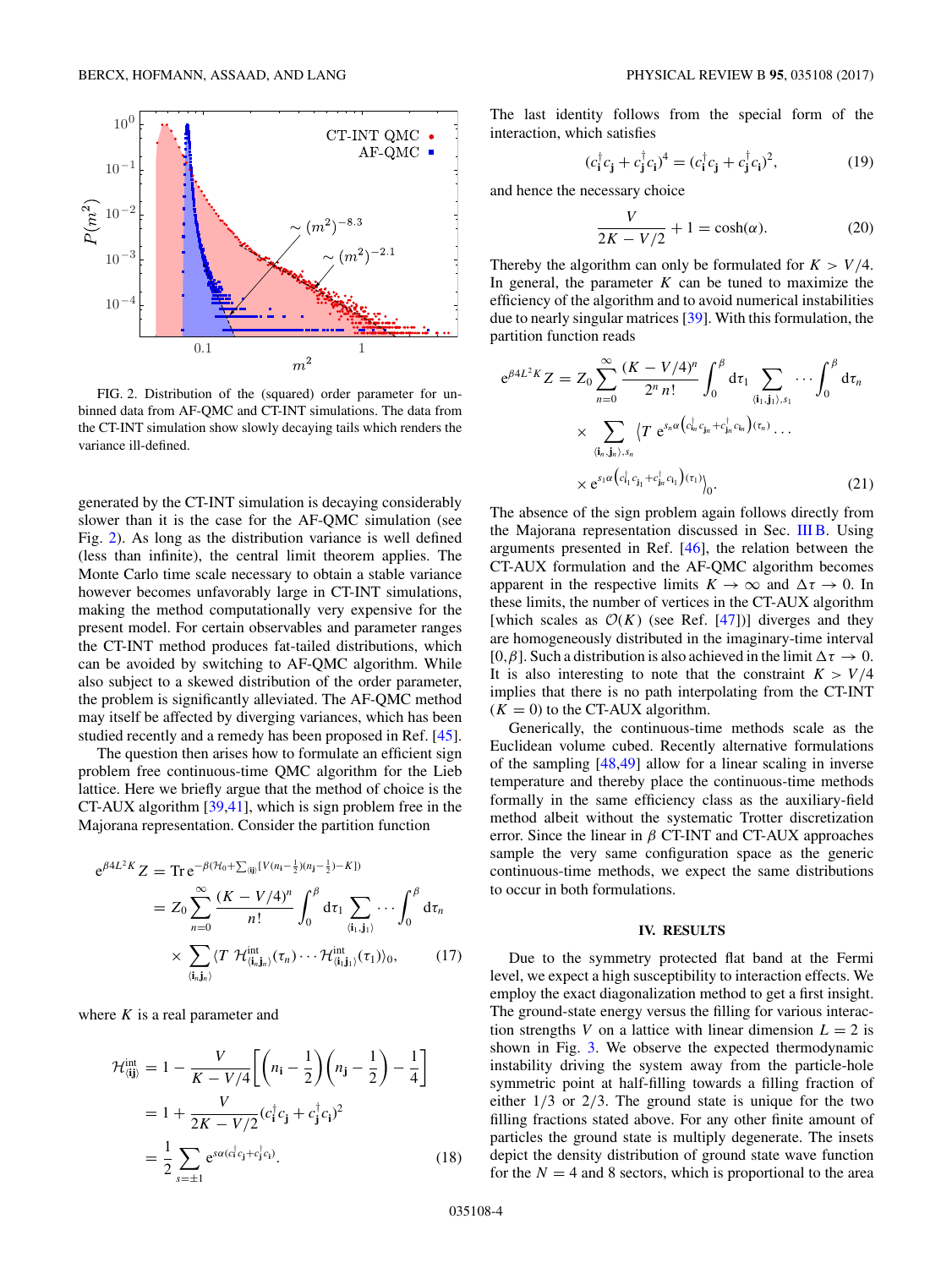<span id="page-4-0"></span>

FIG. 3. Ground-state energy *E* for fixed electron density *n* and various interaction strength *V* on a  $L = 2$  lattice from exact diagonalization. The distribution of the charge density for the ground state with 1*/*3- and 2*/*3-filling is illustrated in the insets. Lines are guide to the eye only.

of the gray discs. It illustrates the formation of the charge order, which accumulates the electrons on the sublattice *A* (*B* and *C*) for a filling fraction of 1*/*3 (2*/*3). The energy of both states is degenerate, such that particle-hole symmetry may be broken spontaneously in the thermodynamic limit.

In the following we will confirm this intuition by studying larger lattice sizes with the QMC methods presented in Sec. [III.](#page-1-0) We therefore begin with the analysis of charge correlation functions and continue with the extraction of the corresponding order parameter and a finite-size scaling to investigate the critical behavior. Due to the severe tail of the distribution in Fig. [2,](#page-3-0) we used the AF-QMC method unless it is stated otherwise. We measure the density correlations

$$
C(r) = \frac{1}{4L^2} \sum_{\mathbf{i}, \mathbf{j}} (\langle n_{\mathbf{i}} n_{\mathbf{j}} \rangle - \langle n_{\mathbf{i}} \rangle \langle n_{\mathbf{j}} \rangle) \delta(|\mathbf{i} - \mathbf{j}| - r), \qquad (22)
$$

where  $\mathbf{i} - \mathbf{j}$  is taken along the lattice axes  $\mathbf{a}_{1,2}$ . Figure 4(a) shows the spatial pattern of the charge distribution and the inset shows the decay of  $|C(r)|$  on a semilogarithmic scale from which a growing correlation length for lower temperatures can be inferred. This clearly confirms the formation of the expected charge order at low temperatures  $\beta = 3$  (*T* = 0.33). Additionally, we have also measured current correlations to test for the emergence of a quantum anomalous Hall state. The absence of a signal in the current correlations allows us to exclude this competing order and hence the occurrence of time-reversal symmetry breaking (not shown).

#### **A. Finite-temperature phase transition**

We measured the order parameter *m* to study the phase transition between the unstable metal and the charge-ordered phase:

$$
m(T, L) = \sqrt{\text{Tr}[\mathbf{N}(\mathbf{Q})]},\tag{23}
$$



FIG. 4. Density correlation function for  $L = 12$  and at  $V/t = 2$ as a function of spatial separation along the lattice axes (a). The inset displays the growing correlation length on a semi-logarithmic scale. (b) shows the finite-size behavior of the (squared) order parameter on a double-logarithmic scale. The data are compatible with a phase transition between  $\beta t = 2.4$  and 2.5.

where  $\mathbf{Q} = (0,0)$  and the density-density correlation function  $N(Q)$  is a 3  $\times$  3 matrix. Its elements are

$$
N_{ab}(\mathbf{Q}) = \frac{1}{L^2} \sum_{x}^{L^2} \langle n_1^a n_x^b \rangle - \langle n_1^a \rangle \langle n_x^b \rangle, \tag{24}
$$

where  $n_x^a$  is the fermion density of orbital  $a = \{1, 2, 3\}$  in unit cell  $x = \{1, ..., L^2\}$ . We have studied lattices of linear length  $L = 4, 6, 8, 10, 12,$  and 15. The finite-size behavior of the (squared) order parameter, shown in Fig.  $4(b)$  for  $V/t = 2$ , suggests that it acquires a finite value for inverse temperatures above  $\beta t = 2.4$ . We test the hypothesis that the phase transition belongs to the two-dimensional Ising universality class by performing a finite-size scaling analysis for *N*<sub>data</sub> sets of measurements  $\{m_i, T_i, L_i\}$ , at a given interaction strength *V*. The ansatz is

$$
m_i(T_i, L_i) = L_i^{-\beta/\nu} \mathcal{F} \big[ (T_i - T_c) / T_c \ L_i^{1/\nu} \big], \qquad (25)
$$

where  $F$  is an unknown scaling function. We fix the critical exponents  $\beta$  and  $\nu$  to their two-dimensional Ising values,  $\beta = 1/8$  and  $\nu = 1$ , and extract from Eq. (25) the value of  $T_c$ ,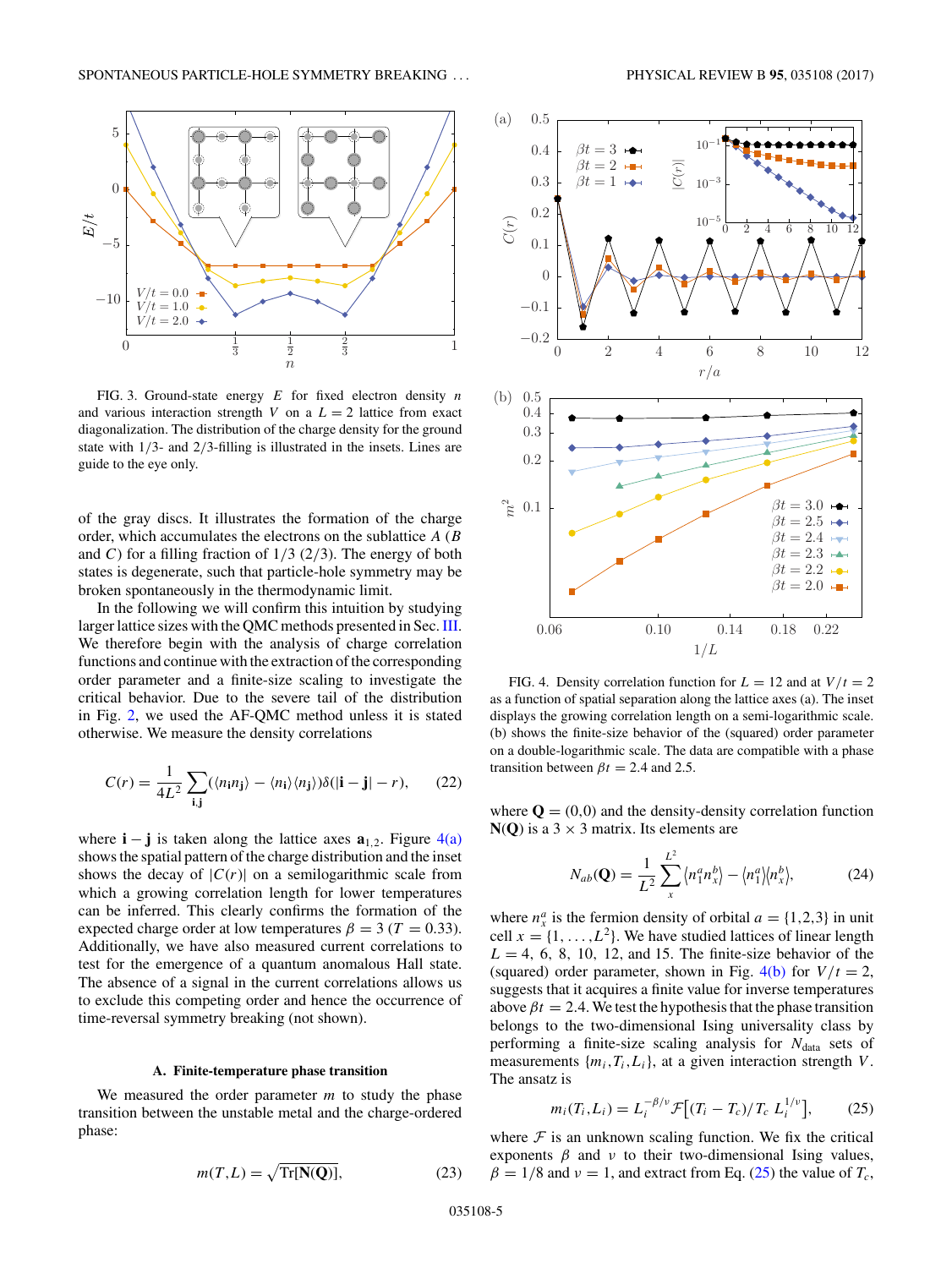TABLE I. For each interaction strength *V* the critical temperature  $T_c/t$  is obtained from the fit of the (squared) order parameter to a polynomial of order *k*.

| V/t     | 0.75                                               | 1.5                                                        |        |
|---------|----------------------------------------------------|------------------------------------------------------------|--------|
| $T_c/t$ |                                                    | $0.0619(2)$ $0.1029(2)$ $0.2277(5)$ $0.4013(6)$ $0.773(2)$ |        |
| k       | $\chi$ /d.o.f. 21.92/15 41.21/20 18.24/12 19.35/14 |                                                            | 4.45/8 |

which gives the best data collapse for various lattice sizes and temperatures close to the estimated critical temperature. We obtain the estimate  $T_{c,est}$  from the crossing point of  $mL^{\beta/\nu}(T)$ using the largest and the second-largest lattice size. We then choose a data window  $[T_{min}, T_{max}]$ , with  $T_{min} < T_{c,est} < T_{max}$ , and fit the data  $m_i(T_i, L_i)L_i^{\beta/\nu}$  to a low-order  $(k_{\text{max}} \leq 4)$ polynomial of the form

$$
\tilde{\mathcal{F}}(x) = \sum_{k=0}^{k_{\text{max}}} u_k x^k.
$$
 (26)

To measure the goodness of fit, we compute the statistic *χ*2*/*d.o.f., using

$$
\chi^{2} = \sum_{i=1}^{N_{\text{data}}} \left\{ \frac{m_{i}(T_{i}, L_{i}) L_{i}^{\beta/\nu} - \tilde{\mathcal{F}} \left[ (T_{i} - T_{c}) / T_{c} L_{i}^{1/\nu} \right]}{\sigma_{m,i}} \right\}^{2},\tag{27}
$$

where  $\sigma_m$  is the statistical error of the Monte Carlo measurement of the order parameter *m*. We have also compared our finite-size scaling method to a recently proposed method [\[50\]](#page-7-0), based on Bayesian statistics, and we obtained the same critical temperatures within error bars (not shown).

We list the fit parameters in Table I and present the resulting data collapse of the squared order parameter in Fig. 5 for various interaction strengths. First, this nicely confirms the compatibility with the two-dimensional Ising universality class for this phase transition. Secondly, we can extract the critical temperature  $T_c(V)$  for the given interaction strength V which is summarized by Fig.  $5(f)$ [\[51\]](#page-7-0). According to the Stoner criterion for the weak coupling regime, one would expect a linear relation  $V \sim T$  resulting from the Curie-type noninteracting susceptibility for localized states. This behavior can indeed be seen in the standard charge-order mean-field approximation. However, as a consequence of many-body correlations, the QMC simulation result has a dominating quadratic contribution. For strong Coulomb repulsion  $|V| \gg 1$ , the mean-field ansatz can be expected to again correctly describe a linear behavior of  $T_c$ . Furthermore, in this limit, the  $t$ -*V* model maps onto a classical two-dimensional Ising model, such that the critical temperature  $T_{c,t-V} = T_{c,\text{Ising}} |V|/4$  [\[43\]](#page-7-0). For the Ising model on the Lieb lattice, we have computed the estimate  $T_{c,Ising} = 1.310(1)$ . The slope of the Ising-limit is indicated in Fig.  $5(f)$ .

#### **B. Dynamics**

The phase transition is equally observed in the singleparticle excitations. We have obtained  $A(\mathbf{k}, \omega)$  by analytic continuation of the thermal imaginary-time displaced Green function  $G(\mathbf{k}, \tau)$ , using the stochastic maximum entropy method [\[52,53\]](#page-7-0). The dynamic Green functions have been measured with the CT-INT method. Above the critical temperature, the single-particle spectrum features three quasiparticle bands [Fig.  $6(a)$ ]. Their form is essentially given by the noninteracting dispersion relation (cf. Fig. [1\)](#page-1-0). The overall band



FIG. 5. Finite-size data collapse (a)–(e) of the (squared) order parameter across the thermal phase transition using the critical exponents of the two-dimensional Ising model for different interaction strength *V* . Panel (f) shows the behavior of the extracted critical temperatures as a function of *V* compared to mean-field theory (MFT) results and the classical Ising-limit for strong Coulomb repulsion [\[51\]](#page-7-0).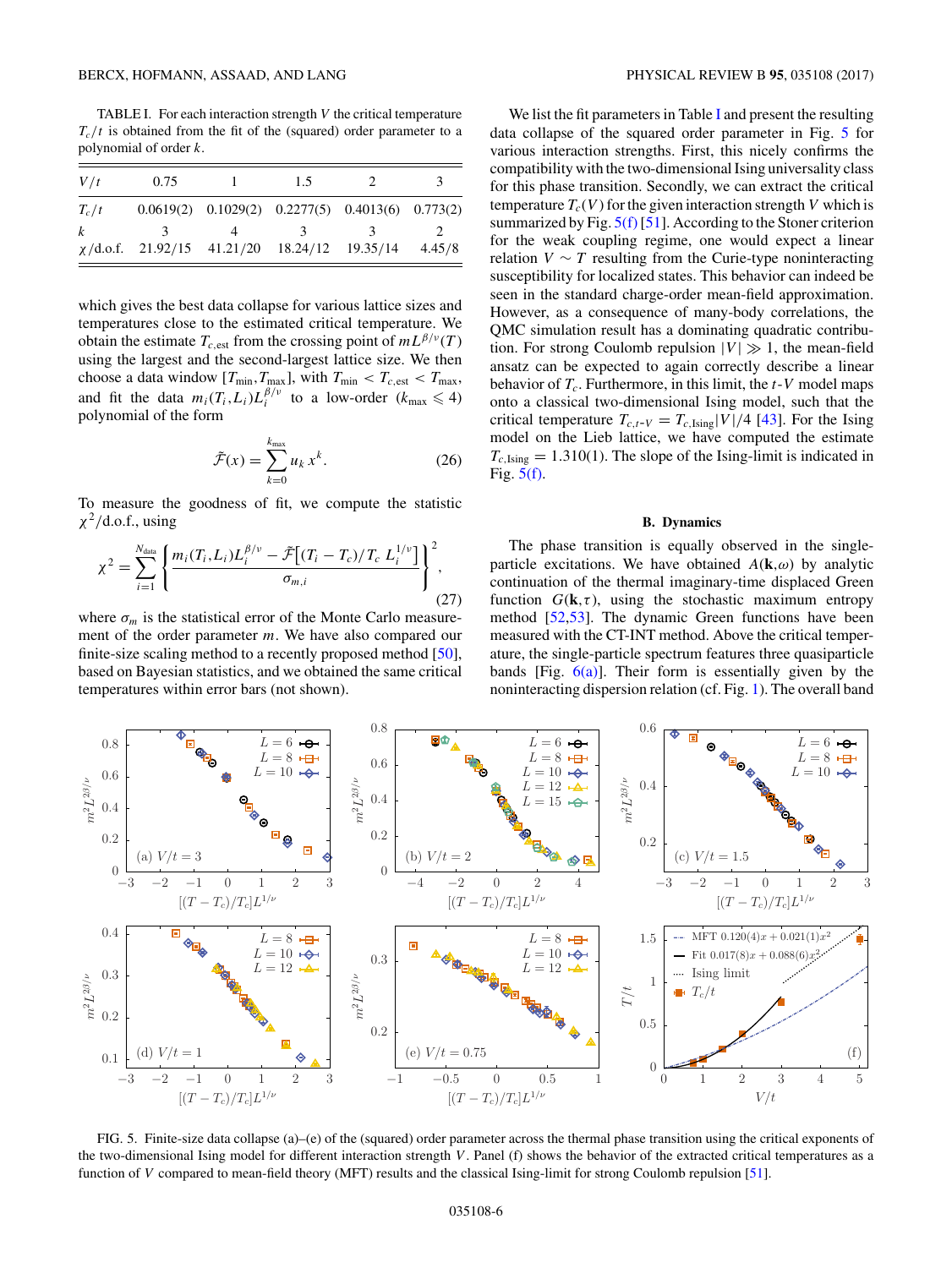<span id="page-6-0"></span>

FIG. 6. The one-particle spectral function at temperature (a)  $T =$ 0.5 above  $T_c$  and (b)  $T = 0.2$  below the Ising transition for a  $L = 10$ lattice and  $V/t = 2$ . The spectrum in (b) can be interpreted as the superposition of the dispersions for (c) 1*/*3-filling and (d) 2*/*3 filling (here obtained from mean-field calculations).

width is renormalized with respect to the free system and the single-particle excitations are broadened by temperature and finite lifetime. Importantly, the flat band at  $\omega = 0$  survives in the high-temperature and strongly interacting phase. Below the critical temperature, the model acquires a single-particle gap [Fig. 6(b)], corresponding to the insulating charge-ordered state.

The breaking of particle-hole symmetry is accompanied by a simultaneously breaking of the balance between electron and hole densities (see Fig. [3\)](#page-4-0), resulting in two orthogonal ground states with electronic densities  $n = 1/3$  and 2/3. Since we restrict the QMC simulation to half-filling  $(n = 1/2)$ , none of the two ground states can be accessed individually. Instead, the QMC algorithm always computes a particle-hole symmetric imaginary-time displaced Green function  $G_{n=1/2}(\mathbf{k}, \tau)$ . Below the critical temperature, we can interpret the Green function as

$$
G_{n=1/2}(\mathbf{k},\tau) = \frac{1}{2} [G_{n=1/3}(\mathbf{k},\tau) + G_{n=2/3}(\mathbf{k},\tau)].
$$
 (28)

The spectrum  $A(\mathbf{k}, \omega)$  in Fig. 6(b) may hence be seen as the equal superposition of the two spectra of the two commensurable charge-ordered states, which are connected by particle-hole transformation. Corresponding dispersions, as obtained from the self consistent mean-field solution for the charge-ordered states, are shown in Figs.  $6(c)$  and  $6(d)$ .

# **V. CONCLUSION**

The *t*-*V* model of spinless fermions on the Lieb lattice provides a technical challenge for QMC simulations but also empowers the very same to reveal properties of phase space previously thought to be unaccessible. In this manuscript, we presented the troublesome distribution of observables in CT-INT simulations and compared them against the more favorable AF-QMC algorithm. Furthermore, we conjectured the CT-AUX algorithm to be the more efficient implementation in the arsenal of continuous-time QMC algorithms. By means of ED we provided evidence that the half-filled ground state is inherently unstable towards commensurable charge order, which is incompatible with half-filling on the Lieb lattice. While the simulations were constrained to halffilling we have provided strong evidence for a spontaneously broken particle-hole symmetry in the thermodynamic limit by studying the squared order parameter. We also studied the finite-temperature phase transition from thermal disorder to the charge-ordered state at low temperature and determined the critical theory to be compatible with the two-dimensional Ising universality class. The behavior of the critical temperature at weak couplings shows a dominant  $T_c^{\text{QMC}} \propto V^2$  scaling, which stands at odds with the mean-field expectation  $T_c^{\text{MF}} \propto V$ . Furthermore, our simulations allowed us to extract spectral properties away from half-filling: The single-particle spectra may be interpreted as the equal superposition of dispersions at different electronic densities related by a particle-hole transformation. We conjecture that the physics of the *t*-*V* model on the Lieb lattice extends to other bipartite lattices with a similar, dispersion-less band at the particle-hole symmetric point, such as the Dice lattice.

The unique aspect of our model is that the symmetry broken state generates a nonzero expectation value of  $\langle n_i - 3/2 \rangle$ , where  $n_i$  is the total charge per unit cell. The question arises if it is possible to use this aspect of the Lieb lattice to spontaneously generate chemical potential terms. In particular one can conceive a bilayer system where the first layer is described by the *t*-*V* model on the Lieb lattice and the second layer is the model of interest which is assumed to have an SU(*N*) symmetry. An interlayer coupling of the form  $\mu(n_i^{(1)} - 3/2)(n_i^{(2)} - N/2)$  is particle-hole symmetric. Below  $T_c$ —provided that the interlayer coupling does not alter the nature of the Ising transition—spontaneous charge ordering will imprint a chemical potential term on the second layer.<sup>1</sup> This provides an intriguing possibility to access finite doping by simulating a larger system at half-filling.

### **ACKNOWLEDGMENTS**

We thank S. Chandrasekharan and F. Parisen Toldin for useful discussions. M.B. thanks the Bavarian Competence Network for Technical and Scientific High Performance Computing (KONWIHR) for financial support. J.S.H. thanks the DFG-funded SFB-1170 for financial support. F.F.A. and T.C.L. thank the DFG-funded FOR1807 for partial financial support. The authors gratefully acknowledge the computing time granted by the John von Neumann Institute for Computing (NIC) and provided on the supercomputer JURECA [\[54\]](#page-7-0) at Jülich Supercomputing Centre (JSC). The authors gratefully acknowledge the Gauss Centre for Supercomputing e.V. [\(www.gauss-centre.eu\)](http://www.gauss-centre.eu) for funding this project by providing computing time on the GCS Supercomputer SuperMUC at Leibniz Supercomputing Centre (LRZ, [www.lrz.de\)](http://www.lrz.de).

<sup>1</sup>Alternatively one can break particle-hole symmetry explicitly on the Lieb lattice, by adding a staggered chemical potential. Within the Majorana representation, this will not introduce a sign problem (cf. Ref. [\[5\]](#page-7-0)).